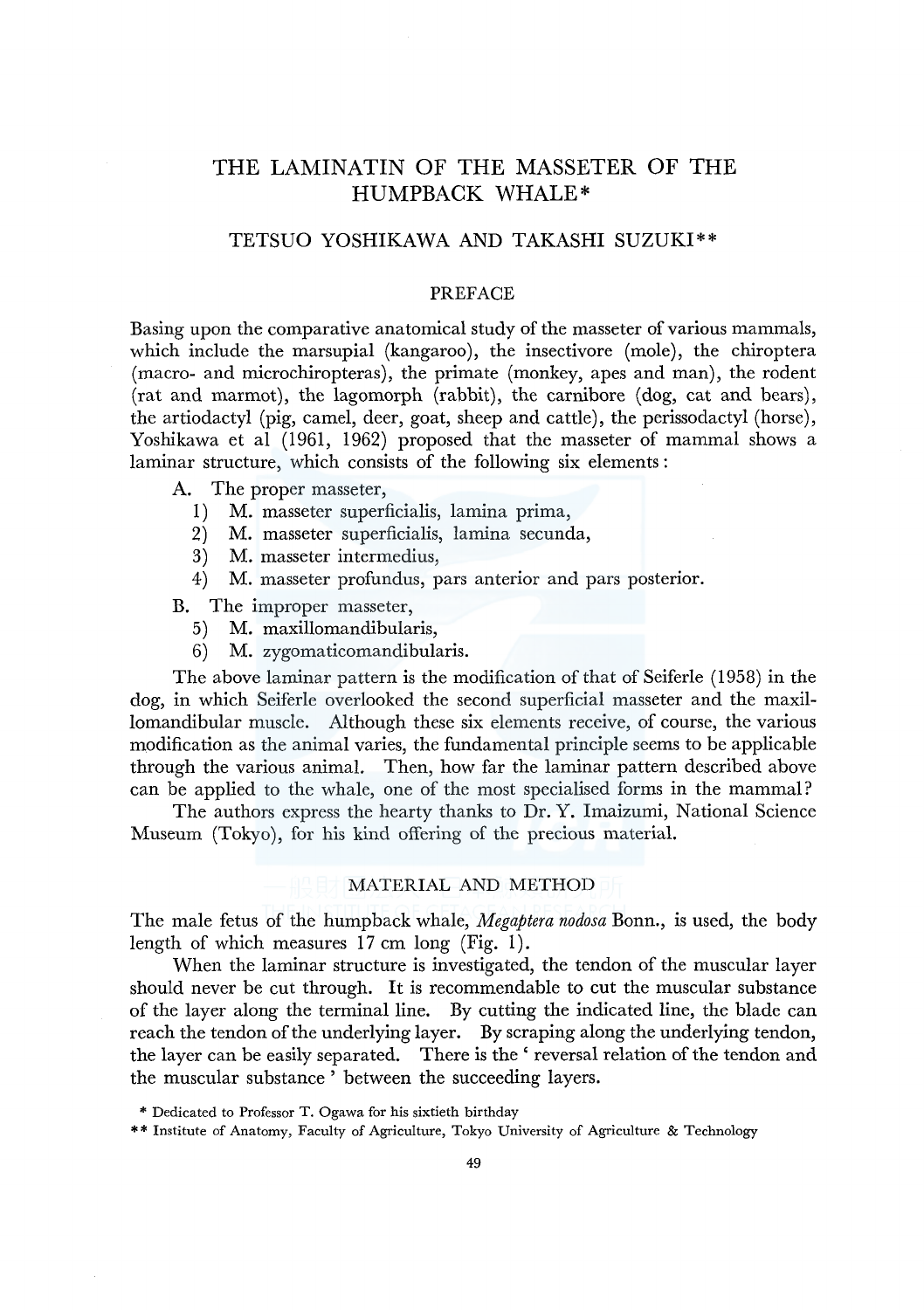

Fig. I. The fetus of the humpback whale.

#### DESCRIPTION

The mandible does not yet ossify completely. The posterior part of the zygomatic arch only develops, while the anterior half of the arch presents the tendinous structure, making the ventral border of the orbit.

The first superficial masseter arises from the ventral border of the orbit with the narrow tendon, running ventrocaudally. It terminates along the mandibular angle with the rich muscular substance, spreading in the semicircular form (Fig. 2, A and B). Crossing under this narrow tendon, the slender muscle which takes



buccal ... M. buccalis, interm ... M. masseter intermedius, maxil.-mand ... M. maxillomandibularis, p. . . M. masseter profundus, sup. 1. . . M. masseter superficialis, lamina prima, sup. 2 .... M. masseter superficialis, lamina secunda, temp. superf... M. temporalis superficialis, temp. prof... M. temporalis profundus, zyg.mand ... M. zygomaticomandibularis.

its origin at the anterior extremity of the zygomatic process of the temporal bone runs anteroventrally. This is the maxillomandibular muscle (side infra). When the first superficial masseter is overturned by cutting its muscular substance along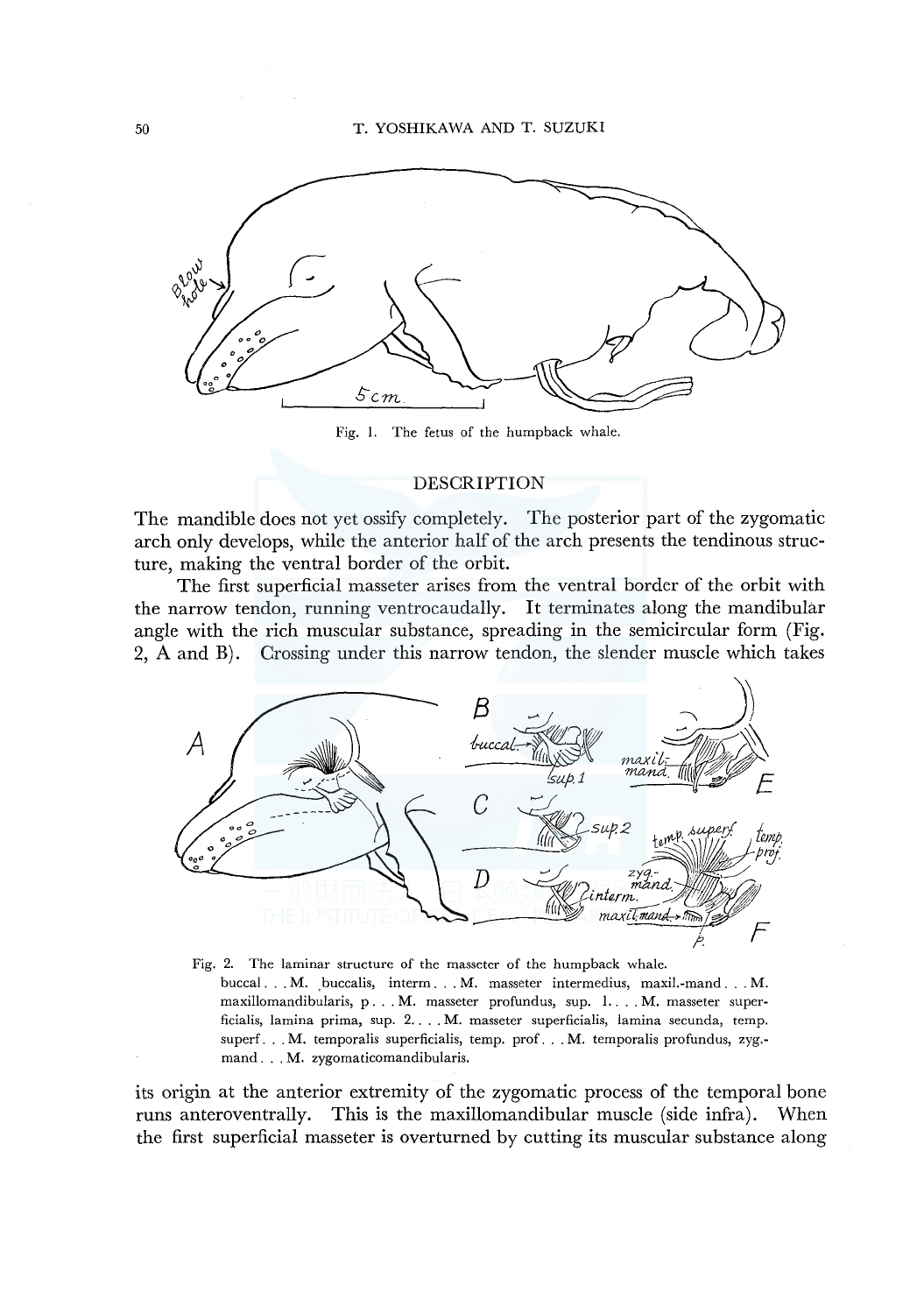the mandibular angle, the slender second superficial masseter is found, the direction of which coincides with the narrow tendon of the first superficial masseter (Fig. 2, C). Its tendon is found on the mandibular side and the muscular substance develops on the orbital side. When the muscular substance of the orbital side is cut cautiously, the tendon of the intermediate masseter makes its appearance, the muscular substance of which develops on the mandibular side (Fig. 2, D). Comparing with the first superficial masseter, the second superficial and intermediate masseters are very narrow, overlapping in the same form.

The deep masseter does not make a good development, spreading as a thin sheet between the root of the condyloid process and the glenoid fossa of the zygomatic arch (Fig. 2,  $E$  and  $F$ ).

Making the X-form with the superficial masseter, the thick muscular column develops, connecting the anterior extremity of the zygomatic process of the temporal<br>bone and the mandible. This column can be divided into the medial thick column This column can be divided into the medial thick column and the lateral thin muscular plate. The latter is the maxillomandibular muscle, which arises as the thin plate at the anterior extremity of the zygomatic process of the temporal bone, spreading anteroposteriorly (Fig. 2, E). The former is the zygomaticomandibular muscle, which originates from the medial side of the anterior extremity of the zygomatic process and terminates near the root of the small coronoid process (Fig. 2, F).

The temporal muscle can be divided into the superficial and deep muscles (Fig. 2, A and F). The superficial temporal muscle arises from the dorsal side of the orbita and the anterior half of the temporal fossa and terminates on the vestigial coronoid process. The deep temporal muscle is recognised between the posterior margin of the superficial temporal muscle and the zygomatic arch.

## CONSIDERATION

In the specialised mammal such as the whale, whalebone or toothed, we expected the modification of the laminar pattern of the masseter. The result of investigation, however, proved that the laminar subdivision after Yoshikawa et al can be also applied to the whale. The proper masseter, however, shows the atrophy as the layer deepens; while the improper masseter makes a good development, especially the zygomaticomandibular muscle.

Such a poor differentiation of the proper masseter coincides well with the loss or weak development of teeth, which does not require the quick and strong mastication. On the contrary, the enormously long mandible requires the strong closure. To this purpose, the development of the improper masseter plays a good role. The analogous model is furnished with the forceps, which is easily closed by pressing the sides with fingers, while it is not easily closed by manipulating the base of the forceps.

Toldt (1905) reported the masseter of the dolphin, *Delphinus delphis,* in which Toldt mentioned only two layers. The superficial layer is piriform and corresponds to the first superficial masseter after Yoshikawa et al. The deep